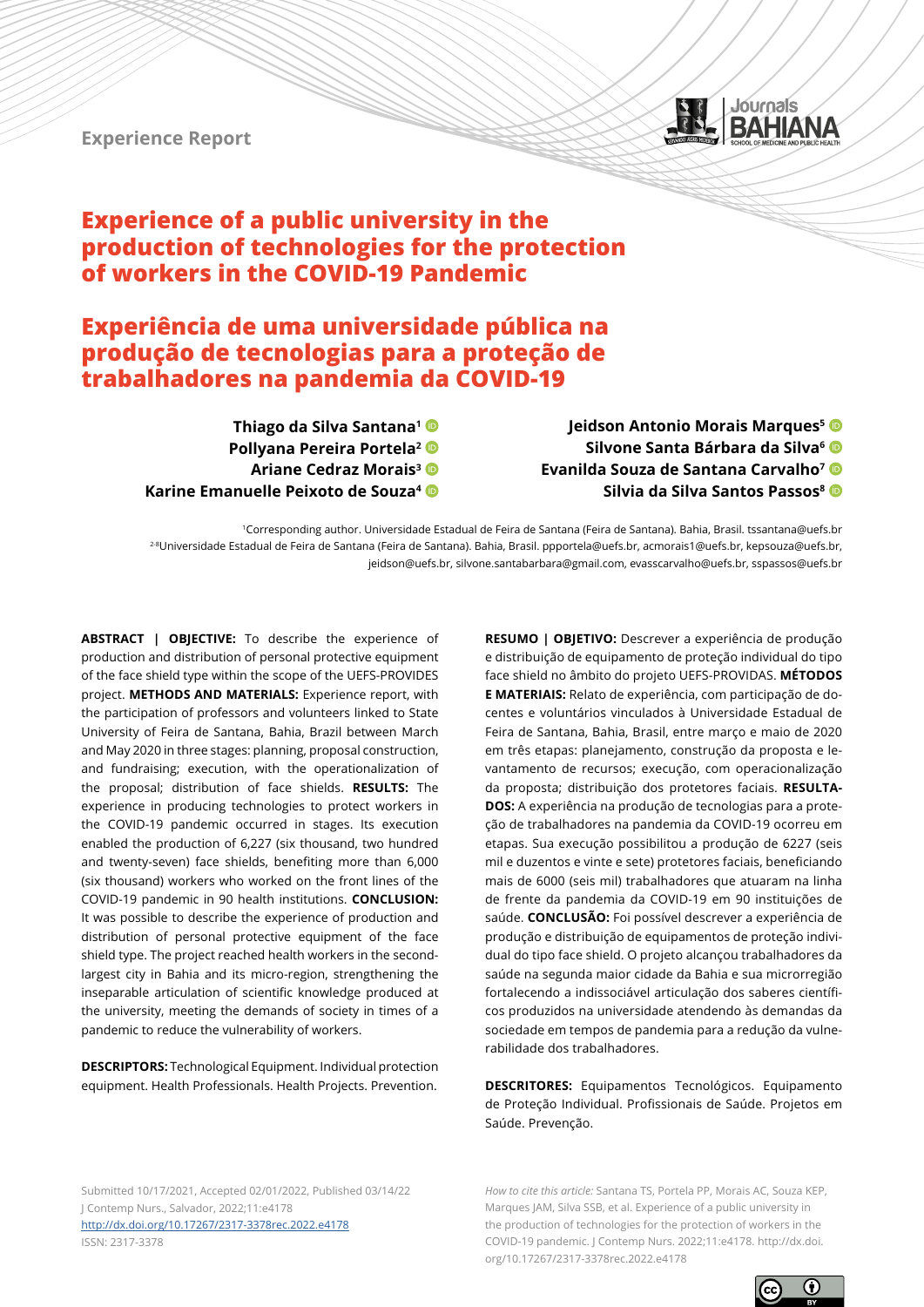### **Introduction**

The COVID-19 pandemic translates into the most serious public health threat caused by a respiratory virus in the 21st century. Moreover, since the identification of the SARS-CoV-2 virus in late December 2019 in Wuhan, China, the number of cases imported from other countries has been on the rise, generating profound impacts on a global scale.[1](#page-8-0)

The new Coronavirus, called SARS-CoV-2, is the virus that causes the disease COVID-1[91,](#page-8-0) characterized by high transmissibility and high demand for health services. According to the World Health Organization, 14% of identified cases develop severe disease requiring hospital admission and oxygen therapy, and 5% will require admission to Intensive Care Units; its lethality varies according to country, age group, and associated clinical conditions[.2](#page-8-1) Efforts to contain the spread of this disease are being made on all continents.[3](#page-8-2)

Transmission of SARS-Cov-2 occurs through droplets and/or aerosols containing the virus, which are expelled by speaking, coughing, or sneezing from an infected person. These particles can be transmitted from one person to another about 1 to 2 meters away. The disease can also be transmitted through physical contact, by touching objects and surfaces contaminated by droplets containing the virus, followed by hand contact with the eyes, nose, or mouth.[4](#page-8-3) The proper use of Personal Protective Equipment (PPE) can prevent contamination and control transmissibility.

 However, the complaints about the lack of PPE and the sickness of professionals working on the front line of the pandemic highlighted their vulnerability and the need to correct the working conditions to avoid the collapse of the health system. In the world, numerous professionals affected by the new Coronavirus were removed from their activities, and many others died from COVID-19. In March 2020, Italy was considered the world epicenter of the disease, i.e., it became the country with the highest number of cases, 8.3% of which were among healthcare professionals.<sup>[5](#page-8-4)</sup>

The lack of PPE, the growing volume of suspected and confirmed cases, evidenced by health organizations, and the alertness of scientific studies pointed out the urgency of PPE production for the adequate protection of workers. Thus, in order to fight the pandemic and overcome these challenges, several segments of society have invested in the creation of specific units for clinical evaluation of people of medium severity, enabling the concentration of investments in equipment and the release of flows in units of greater complexity, necessary for the most severe cases.<sup>6</sup>

In Brazil, Public Universities have expanded their investment in research and the production and distribution of technologies to strengthen the care for health professionals who are on the frontline of the fight against the pandemic, thus assuming their space for intellectual production social insertion.

Among the technologies needed to create a respiratory barrier to prevent COVID-19, face shields have become popular. They have been introduced to compose the paramentation of health professionals, together with the other PPE, such as goggles, the respiratory protective mask (particulate respirator) N95 or similar, cap, glove, shoe, and waterproof apron. Face shields are now being advocated as part of strategies to reduce SARS-CoV-2 transmission among health care workers and the community. $42$ 

The use of face shields is indicated when there is a risk of exposure to splashes of blood, body secretions, and excretions, also serving as a barrier in aerosol-generating procedures such as intubation or tracheal suction, non-invasive ventilation, manual ventilation before intubation, sputum induction, nasotracheal sampling, and bronchoscopy. They must be for individual use, and hygiene is required after use. $4$ 

Given the high rate of morbidity and mortality of health professionals by COVID-19 and the severity of the pandemic, as well as the difficulty faced by these professionals due to the lack of PPE, specifically Face Shield and the scientific, ethical, and social commitment that the Public University has before the professional training and strengthening of teaching practices, this project, entitled UEFS-PROVIDAS, was developed and executed involving the Dean of Research and Graduate Studies (PPPG) of the Universidade Estadual de Feira de Santana (UEFS), in Bahia, in partnership with professors from the Departments of Health (DSAU) and Physics (DFIS) and some students and employees of the institution.

J Contemp. Nurs., Salvador, 2022;11:e4178 [http://dx.doi.org/](http://dx.doi.org/10.17267/2317-3378rec.2022.e3942)10.17267/2317-3378rec.2022.e4178 | ISSN: 2317-3378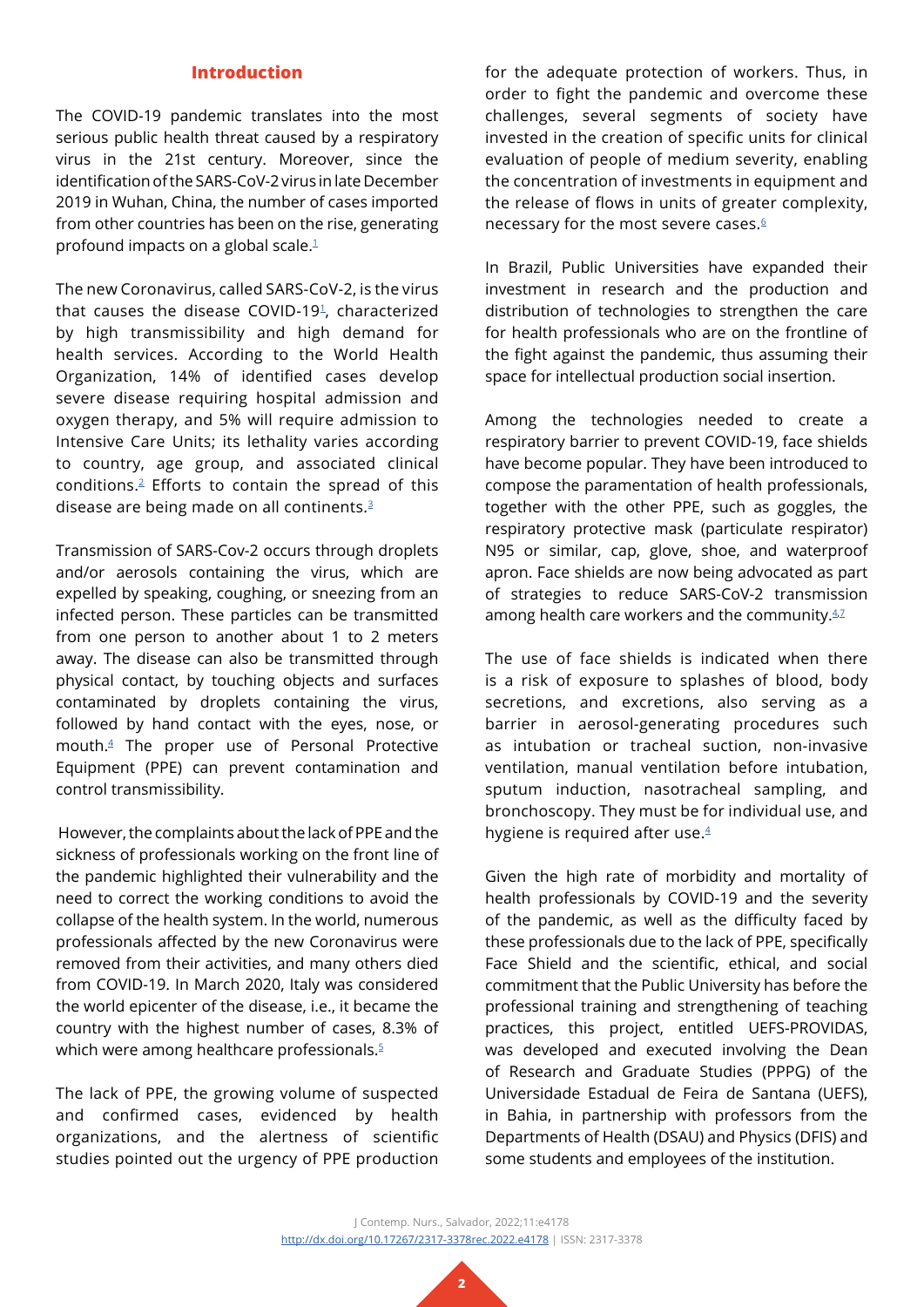This project was designed with the purpose of producing additional care technologies for the protection of workers in the Municipal and State Health Network of Bahia due to the pandemic of COVID-19. Therefore, the objective is to describe the experience of production and distribution of face shield personal protective equipment under the UEFS-PROVIDAS project.

### **Methodology**

This is a descriptive study of the experience report type, which involved the participation of teachers and volunteers linked to the Universidade Estadual de Feira de Santana, Bahia, Brazil, in the planning, construction, and execution of the UEFS-PROVIDAS project, from March to May 2020.

Feira de Santana was the first municipality in Bahia to register a positive case of COVID-19. This case imported from Italy was a woman who traveled for tourism in March 2020, and it unfolded in three other cases in people who had direct contact with the index case. The Epidemiological Surveillance professionals of the municipality acted quickly, and the disclosure of the arrival of the new coronavirus led to the mobilization of state and municipal governmental instances[.8](#page-8-7)

Eleven days after the first case was registered in Feira de Santana-Ba, the pandemic was already showing growth data in other regions of the country and the world. On March 16th, by decree of the Governor, all educational institutions were closed to adopt isolation and social distancing measures, aiming to promote the flattening of the pandemic growth curve, thus avoiding the collapse of the health system.

Meanwhile, on TV and social media, narratives and images of front-line care workers have begun to be aired, with grievances, requests, and complaints about the precarious working conditions, especially regarding the lack of PPE.<sup>[8](#page-8-7)</sup>

Even before identifying the first suspected case in Feira de Santana, UEFS, a university referenced

in social commitment, organized a committee to monitor the situation of COVID-19. It was from this group that strategies to face the disease were designed, and in this aspect, the starting point to produce the face shields was given. Additionally, teachers from DSAU and DFIS have strengthened the project, making the produced equipment available to health professionals on the front line of care for suspected and confirmed cases of COVID-19.

Then, a project management group was formed, of which the participants of this report are part. Subsequently, volunteers were recruited through the formation of new workgroups. The adhesion was immediate, composing new production and distribution fronts, totaling 30 volunteers, including professors from the Nursing, Dentistry, Pharmacy, and Physics courses, undergraduate and graduate students, and administrative personnel.

The teaching and extension activities with educational actions occurred through training developed by the project coordinators to guide the handling of 3D printing machines, preparation of the materials that make up the face shield (shaft/crown, visor, and fixing elastics), assembly and packaging of the material for delivery (with the fixing of identification labels, provision of guidelines for use and cleaning of the equipment) and protocol of delivery of the material with completion of the delivery list and signing of the terms of donation.

Since this is an experience report, there was no need for approval by the Research Ethics Committee; however, we obtained the university's consent to create the project and the participants' consent for the publication of this experience.

### **Results e discussion**

Faced with the health crisis generated by the COVID-19 pandemic, evidenced by the real difficulties in the availability of PPE and the high demand for respiratory protectors for health professionals, meeting the resolution 356 of ANVISA (03/23/2020) that disposed of extraordinary on the requirements

J Contemp. Nurs., Salvador, 2022;11:e4178 [http://dx.doi.org/](http://dx.doi.org/10.17267/2317-3378rec.2022.e3942)10.17267/2317-3378rec.2022.e4178 | ISSN: 2317-3378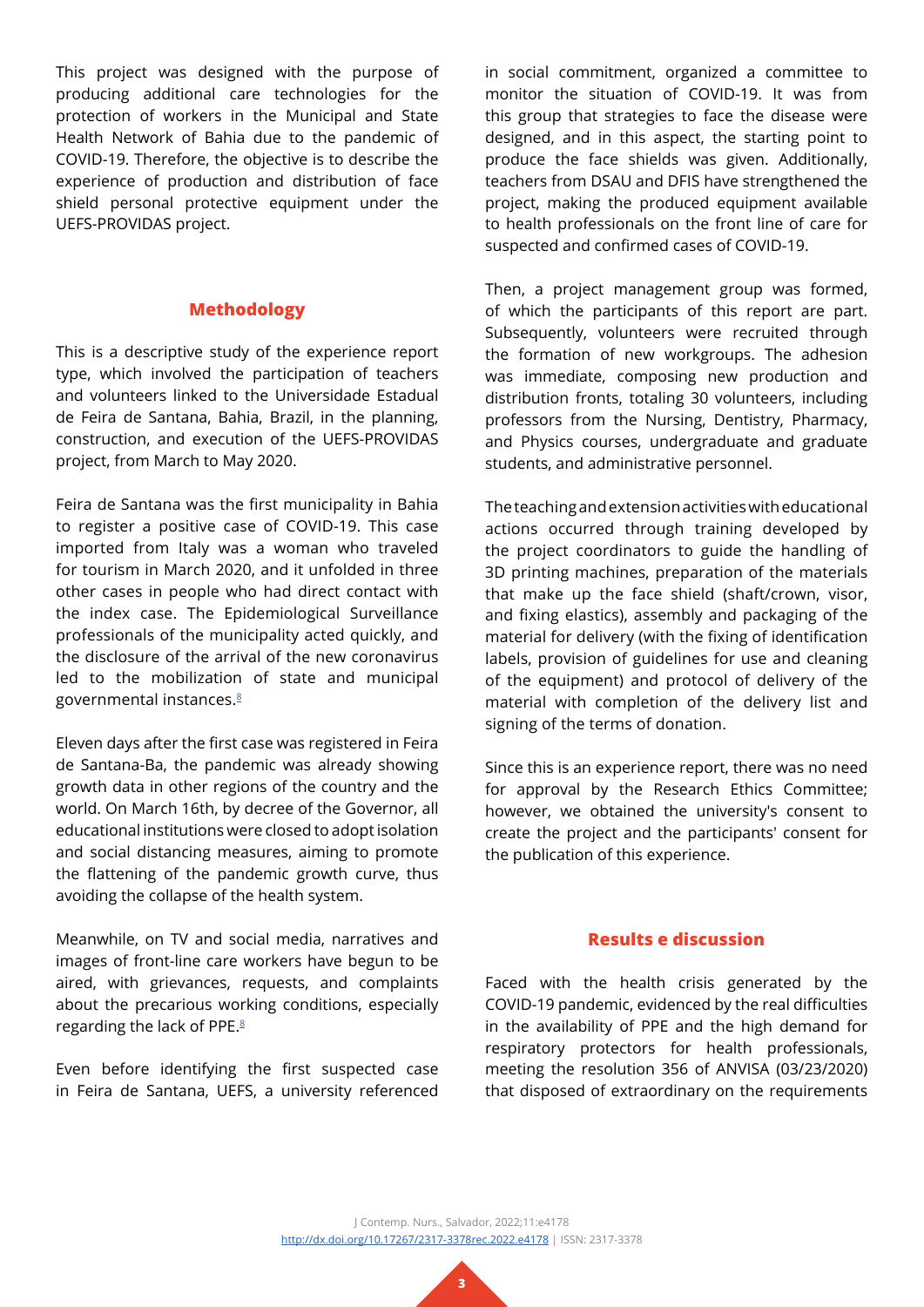for the manufacture, importation, and acquisition of medical devices identified as priorities, that this group engaged in the production of technologies consistent with the current requirements arising from the specificity of the work.

The experience of health professionals in the planning, construction, and execution of this project is described in three stages, namely: the initiation stage, characterized by the description of the planning, construction of the proposal, and gathering of resources; the execution stage where the operationalization of the proposal is reported; and finally, the stage of the distribution of the face shields.

## **Initiation stage: planning, building the proposal, and gathering resources.**

Aiming to develop and distribute technologies to protect health workers from the COVID-19 pandemic, the Dean of Research and Graduate Studies (PPPG) of UEFS organized a group composed of professors from the DSAU and DFIS the institution to initially develop the project's management plan.

In the first moment, it was identified the real need of the project for the university based on teaching, research, and extension, its viability, costs, and execution timelines to attend the frontline workers quickly and equitably in the fight against the new coronavirus, in the fastest time possible given the urgent need evidenced by the cataclysm caused by the pandemic.

Thinking about these issues, added to a chaotic pandemic scenario, these professionals fight the virus and face the shortage of basic equipment for their individual protection and struggle for better working conditions.<sup>9</sup> Thus, given these issues, the project management group defined the production and adaptation of a Face Shield PPE, given its utmost importance for protecting the professionals' health, constituting a physical barrier to prevent infection by the new coronavirus.

Given the high cost imposed by private companies as a result of increased demand and the lack of Face Shield in the market, and the need to quickly produce this technology on a large scale for the protection of professionals, working groups (WG) were created from the management group, in which each WG was

responsible for some activities, as follows: WG - 01 - raising material resources by partners represented by private enterprise or non-governmental organizations; WG - 02 - recruitment of people to work in the line of printing in 3D printers, production and distribution of personal protection technologies; and the WG - 03 - organization of crowdfunding and marketing to publicize the project in the academic community, social networks and companies located in Feira de Santana-BA and metropolitan region that could jointly contribute financially to make the project viable and finally, the WG - 04 - responsible for the survey of public institutions to be benefited.

The material resources and equipment estimated by the management group for the production of the Face Shield were PLA and ABS filaments, transparent acetate sheets, elastic bands, plastics, office supplies, and a 3D printer. The initial manufacturing of the face shields occurred through the purchase of resources raised through a voluntary donation by people sensitized through the dissemination of the project through social networks such as Facebook, Instagram, and WhatsApp and by partner companies from the private sector, corporate associations and, in a second moment, through a collective contribution made possible through the Internet and acquisition of consumables by UEFS.

This initial movement enabled the project to create sustainability and appropriation of additive manufacturing; however, the group still needed to acquire 3D printers, equipment that uses the technique called FFF (fused filament fabrication), high cost for printing the adjustable support crown to assemble the Face Shield kits.[10](#page-8-9)

PPPG made the movement to acquire the 3D printers through contact with Higher Education Institutions of the State of Bahia through the Secretariat of Science and Technology and Innovation of the State of Bahia. PPPG obtained the authorization and loan of four 3D printers allocated in several campuses of State Universities of Bahia.

The printers were allocated in a space organized by the university, initially creating a laboratory to develop a production and distribution model of Face Shield with low cost, high quality, and simple assembly, using material resources available in the local market and virtual stores.

J Contemp. Nurs., Salvador, 2022;11:e4178 [http://dx.doi.org/](http://dx.doi.org/10.17267/2317-3378rec.2022.e3942)10.17267/2317-3378rec.2022.e4178 | ISSN: 2317-3378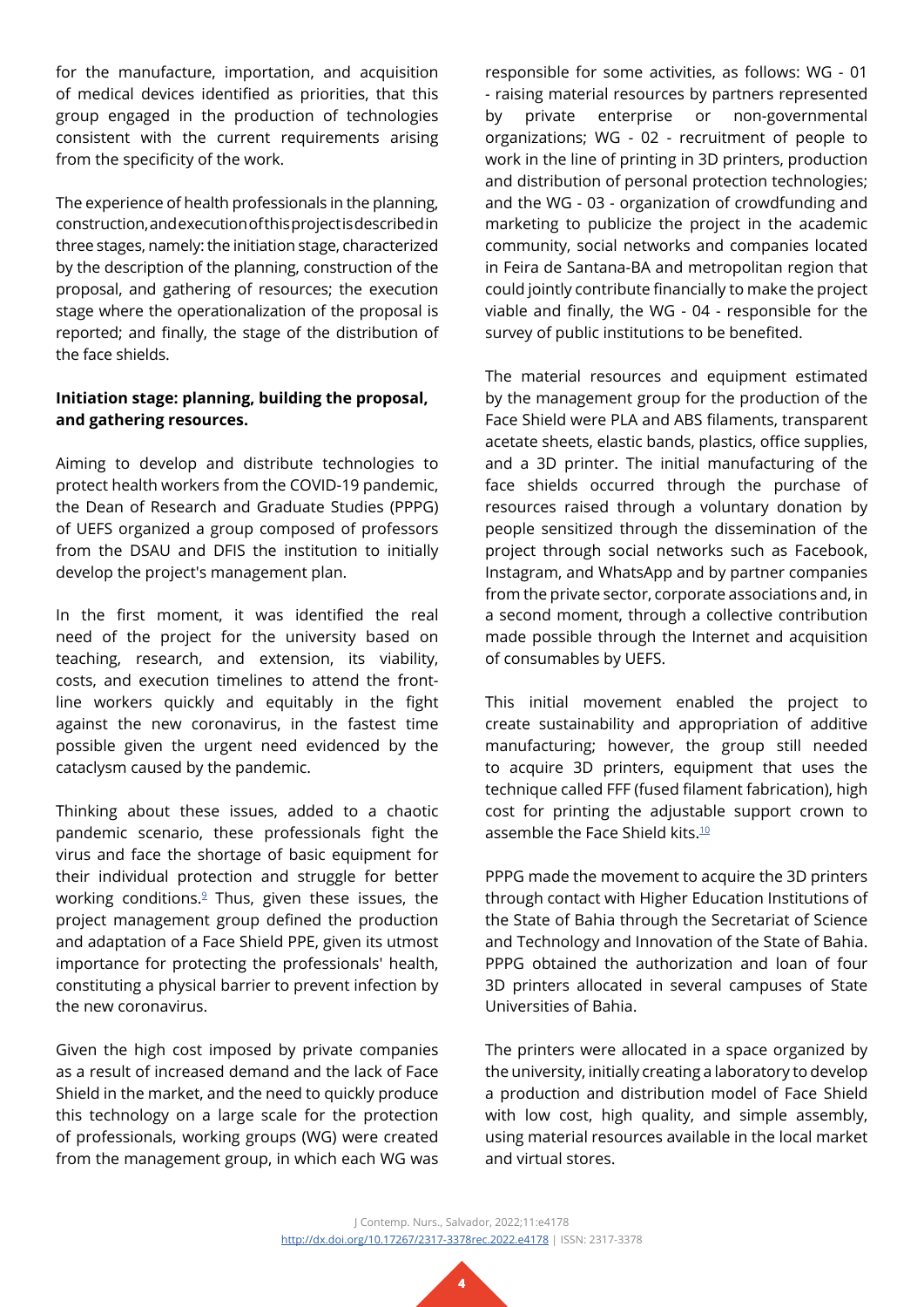Four 3D printers were received. One of type GTMAX3D CORE H4® and three of type SETHI3D BB®, installed and assembled with the support of DFIS and collaboration of makers (Specialists in areas such as science, technology, architecture, engineering, and design) installed in Feira de Santana. ABS and PLA filaments of 1,75mm were acquired, and the potential for printing supports per day is up to 40 units since the support model was remodeled, making the equipment simpler, more economical, and faster to produce.

For Blazquez Tobias et al.<sup>10</sup>, the 3D printer is defined as a machine capable of replicating three-dimensional objects from a 3D design. 3D printing, rapid prototyping, is a high-resolution method that starts from an image to be reconstructed, processed, and printed as a digital file. $11$ 

The adaptation of the production model and the Face Shield prototype was left to the discretion of two Ph.D. professors from DSAU and DFIS. The mask prototyping was composed of three parts: crown/rod (PLA/ABS filament), visor (transparent acetate sheet), an elastic band. The production model was saved on the 3D printer, with an average time for the crown/rod mask printing of 1 hour, initially printing 40 parts per day. The following figure illustrates the printer used and the prototype Face Shield initially printed.



**Figure 1.** 3D printer used for printing the Face Shield

Source: created by the authors, Feira de Santana, Bahia, Brazil, 2020.

The Face Shield works as an additional barrier for facial protection, which avoids mask contamination and increases its useful life, besides protecting the eyes and face4. The most widespread type in Brazil and the world is built with 3D Printing, composed of various materials such as ABS, PLA, PETg. The first two were the types chosen by the Project.

It is noteworthy that the PLA (polylactic acid) used is made from renewable sources and is not harmful to your health or the environment when the parts are discarded. On the other hand, ABS is a material widely used in industry. Its temperature resistance and shock absorption make it suitable for 3D printers. Because it has a low surface hardness, it becomes abrasive and easy to sand and has acetone as a solvent. If the part printed in ABS has an opaquer aspect, the acetone finish gives it more shine and can correct some imperfections that may be generated.<sup>[10,](#page-8-9)[11](#page-8-10)</sup>

> J Contemp. Nurs., Salvador, 2022;11:e4178 [http://dx.doi.org/](http://dx.doi.org/10.17267/2317-3378rec.2022.e3942)10.17267/2317-3378rec.2022.e4178 | ISSN: 2317-3378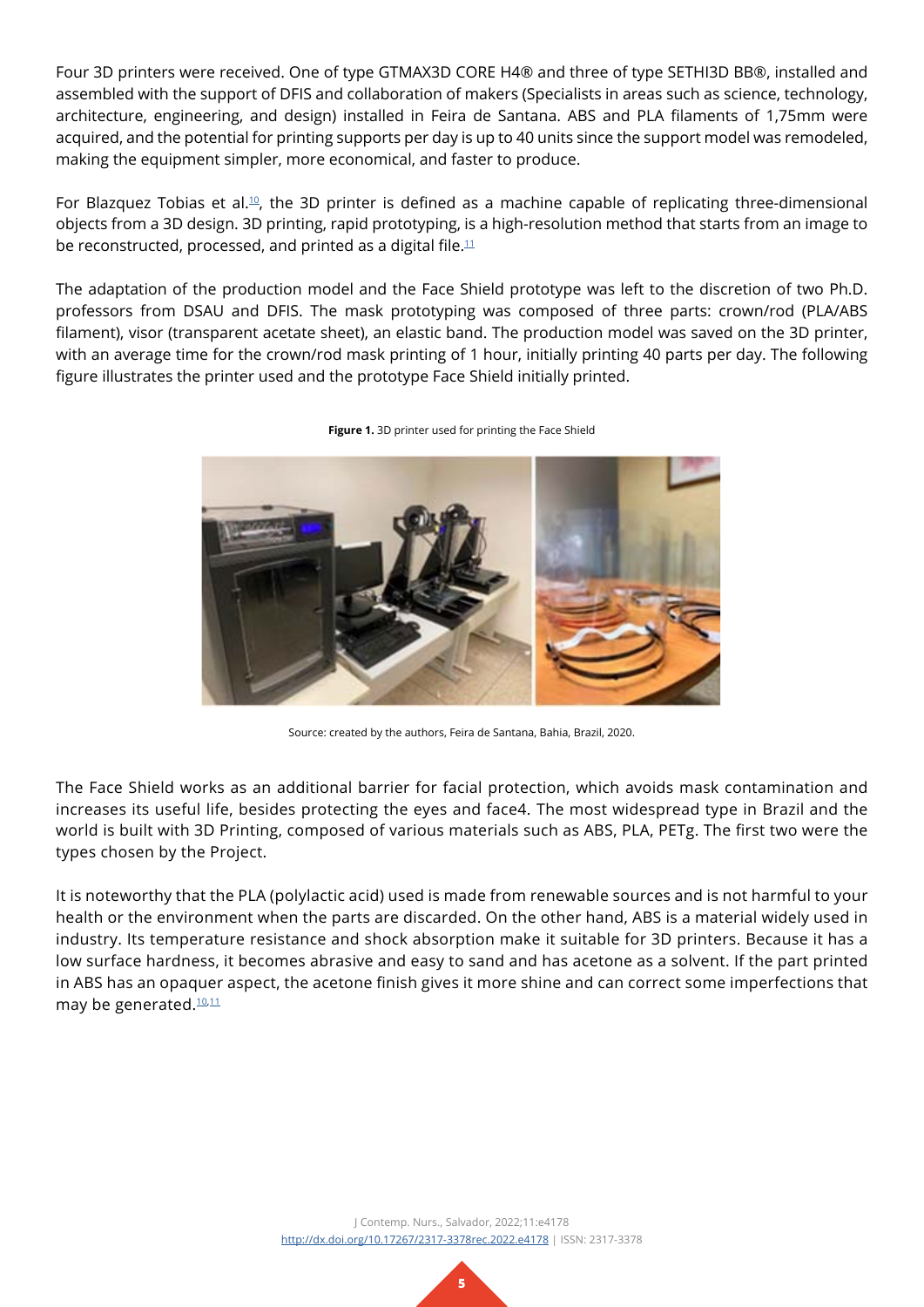## **Execution stage: operationalization of the proposal**

The WG - 02 was responsible for attracting people to work voluntarily in the 3D printer printing line, production, and distribution of the personal protection technologies structured a multidisciplinary group composed of nurses, doctors, dentists, and pharmacists, mostly professors from the DSAU, and also students and administrative servers from the university, which were sized on a daily work schedule to supervise the printing of the rods/crowns, perform the face shield assembly, and participate in the distribution to public institutions.

The distribution was at the discretion of WG - 04, which surveyed the number of professionals per institution to benefit the city of Feira de Santana and the metropolitan region. A corporate email was also prepared to request extra demands so that no public institution would not receive the produced material. The goal was to expand the area of coverage in order to protect more professionals since face shields can significantly reduce the amount of exposure by inhalation of the virus. $4$ 

The physical space was divided into two areas, one for production line and assembly, the other for storage and distribution. The distribution was scheduled by the WG - 04, which took place in a space reserved for delivery, respecting the distance and the prevention measures established by the Ministry of Health. A form was produced with information for assembling the Face Shield, recommendations for disinfection of the material and disposal of protective devices in health services, and acquisition of spare parts, as illustrated below:

**Figure 2.** Instructions for use and maintenance of the Face Shield



# Universidade Estadual de Feira de Santana **ProVidas Project**

**Use and Maintenance Instructions** 



**Structure** 1 Guiding pine. 2 Elastic band clip.



**Elastic Band Attachment** 

1º Snap the holes of the elastic band onto the frame's side **z**<sub>no</sub>



**Visor Mounting** 2° Fit the foil holes on the pins.

### **Recommendations:**

- ProVidas face shield requires washing with soap and water after use, and if possible disinfecting, then drying with clean compresses or gauze.
- May be submitted to chemical sterilization.
- Do not take it to the steam autoclave or stove, as this may deform and make the structure unusable.
- Elastic bands should be washed with water, soap, and sodium hypochlorite, and changed whenever possible.
- Replace the film when there is loss of visibility or damage to its integrity.

Source: Created by the authors, Feira de Santana, Bahia, Brazil, 2020.

J Contemp. Nurs., Salvador, 2022;11:e4178 [http://dx.doi.org/](http://dx.doi.org/10.17267/2317-3378rec.2022.e3942)10.17267/2317-3378rec.2022.e4178 | ISSN: 2317-3378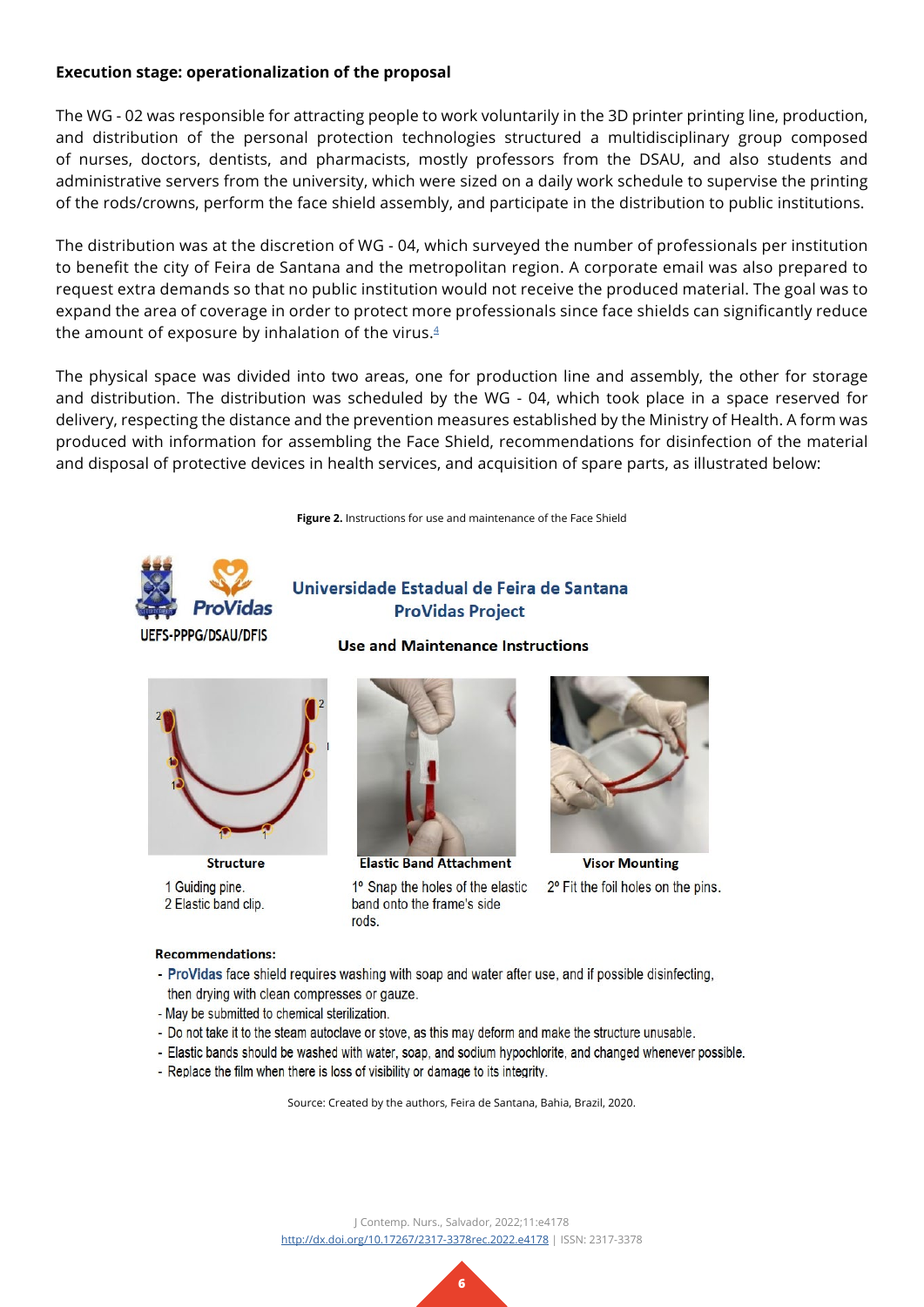In the first fortnight referring to the stage of execution and operationalization of the proposal, between April 04 and 20, 2020, 206 Face Shield masks were produced. The slow production at the pace of 3D printers, faced with intense demand from work institutions, was an object of concern and discussion among the group, which aroused the interest of a civil society organization of philanthropic and humanitarian character along with a plastics industry to adopt the same production model of the project, however, using industrial machinery to produce in large scale the rods/crowns for the assembly and distribution of the face shields.

The partner company donated about 500 rods/crown and passed on the others at a low cost. The WG 3 was responsible for organizing the crowdfunding, as well as for enabling the participation of the company.

The partnership with the industry has enabled a significant increase in the production of face shields, allowing us to supply a large part of the municipality of Feira de Santana and the metropolitan region. From the project's start date (March 28) to May 31, 2020, 6227 (six thousand, two hundred and twenty-seven) face shields were produced, benefiting more than 90 work institutions and more than six thousand people who are performing actions that place them in situations of greater vulnerability for COVID-19.

# **Stage of the distribution of the face Shields**

Among the public institutions that benefited are Family Health Units, Basic Health Units, Outpatient Clinics, Emergency Care Units, Polyclinics, Mobile Emergency Care Service (SAMU), Reference Center for STD/AIDS Care, hospital care such as General Hospitals, and also support services such as Epidemiological Surveillance, Technical Police Department, Police Officers, Fire Department, Workers' Health Reference Center (CEREST) and Regional Council for Nursing (COREN).

The input and output control was performed by the WG - 04, and all deliveries were logged to forecast and provide all available material used in the production of the face shields. In this phase, we had the support of the Municipal Health Secretary to inform the map of all services and the number of workers so that all could be contemplated with the face protector. It was up to the group to develop a distribution strategy to meet the health and support services both in Feira de Santana and in the metropolitan region. Figure 03 reinforces the social role of the public university in the pandemic scenario.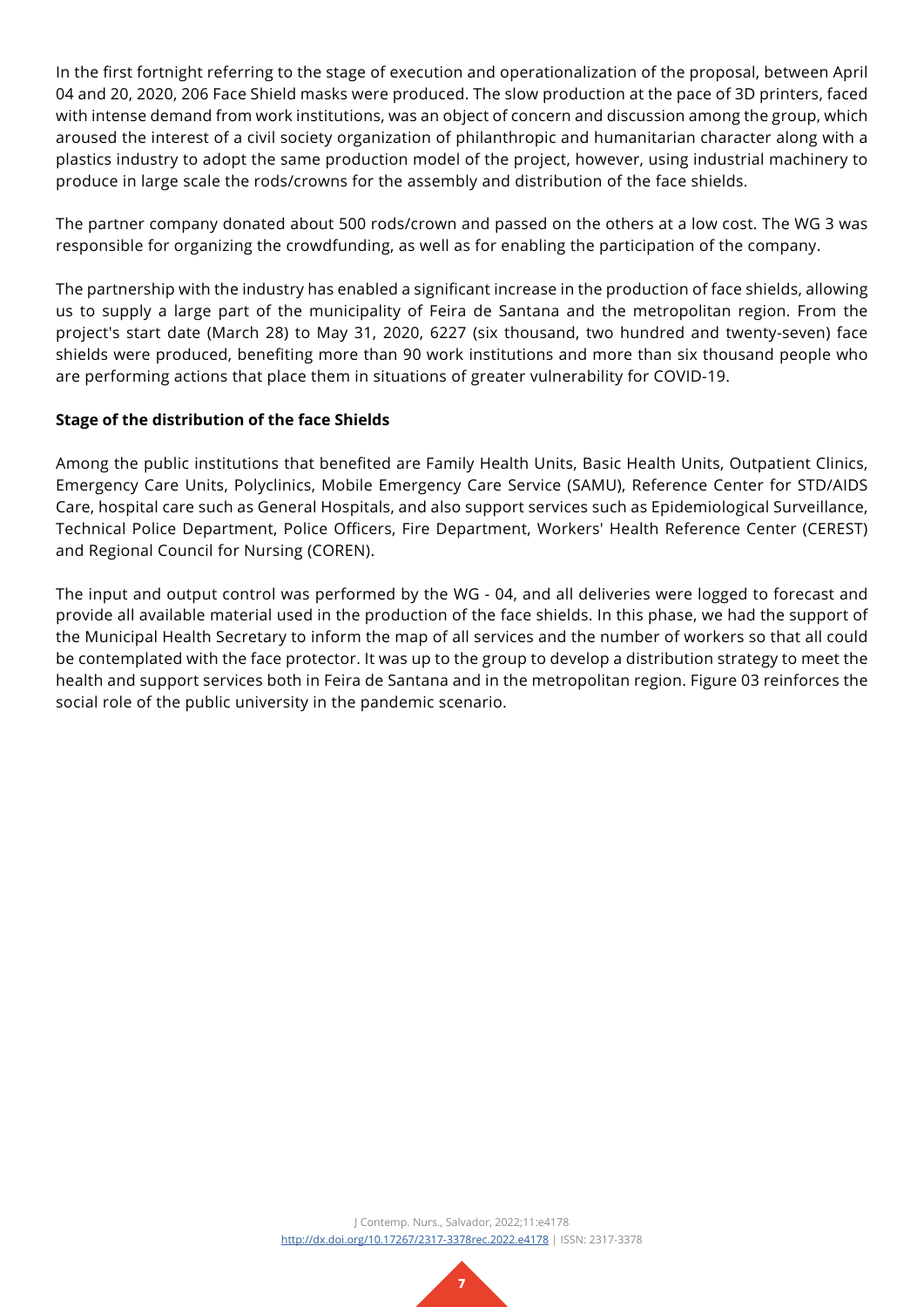**Figure 3.** The university's social role with the community



Source: Fabricia Cristiane Santos Leite, 2020, Feira de Santana, Bahia, Brazil.

The project has enabled the participation of a multidisciplinary team composed of teachers from various areas of knowledge, students, technical-administrative staff, and volunteers in the making of technologies such as face shields, consolidating the involvement of the academic community in the university tripod in the actions of teaching, research, and extension.

In this way, it is understood that, through the use of the face shield, it was possible to contribute so that the front-line professionals fighting COVID-19 would follow the precepts of the biosafety standards recommended by NR 32, as well as the guidelines of the Ministry of Health, since the use of the face shield is included in a set of actions aimed at precaution and minimizing risks.<sup>12</sup>

Face shields can substantially reduce short-term exposure of healthcare workers to large infectious aerosol particles, but smaller particles may remain in the air longer and flow around the face shield more easily to be inhaled<sup>4</sup>. Therefore, we reiterate the recommendation for the adequate use of face shields as a complement for the workers' respiratory protection, already mentioned before.

Thus, one can observe the importance of using adequate PPE to avoid contamination. Synchronous to the provision of PPE, as described in this report, health services should adopt control actions to prevent the spread of the virus, such as the development of algorithms to guide health professionals in the correct use of PPE13, as well as structural adjustments in operational and clinical flows, promoting the monitoring of professionals and conducting continuous training, in addition to the constant encouragement of rigorous hand washing and maintenance of appropriate workplaces.<sup>14[-1](#page-8-0)</sup>

> J Contemp. Nurs., Salvador, 2022;11:e4178 [http://dx.doi.org/](http://dx.doi.org/10.17267/2317-3378rec.2022.e3942)10.17267/2317-3378rec.2022.e4178 | ISSN: 2317-3378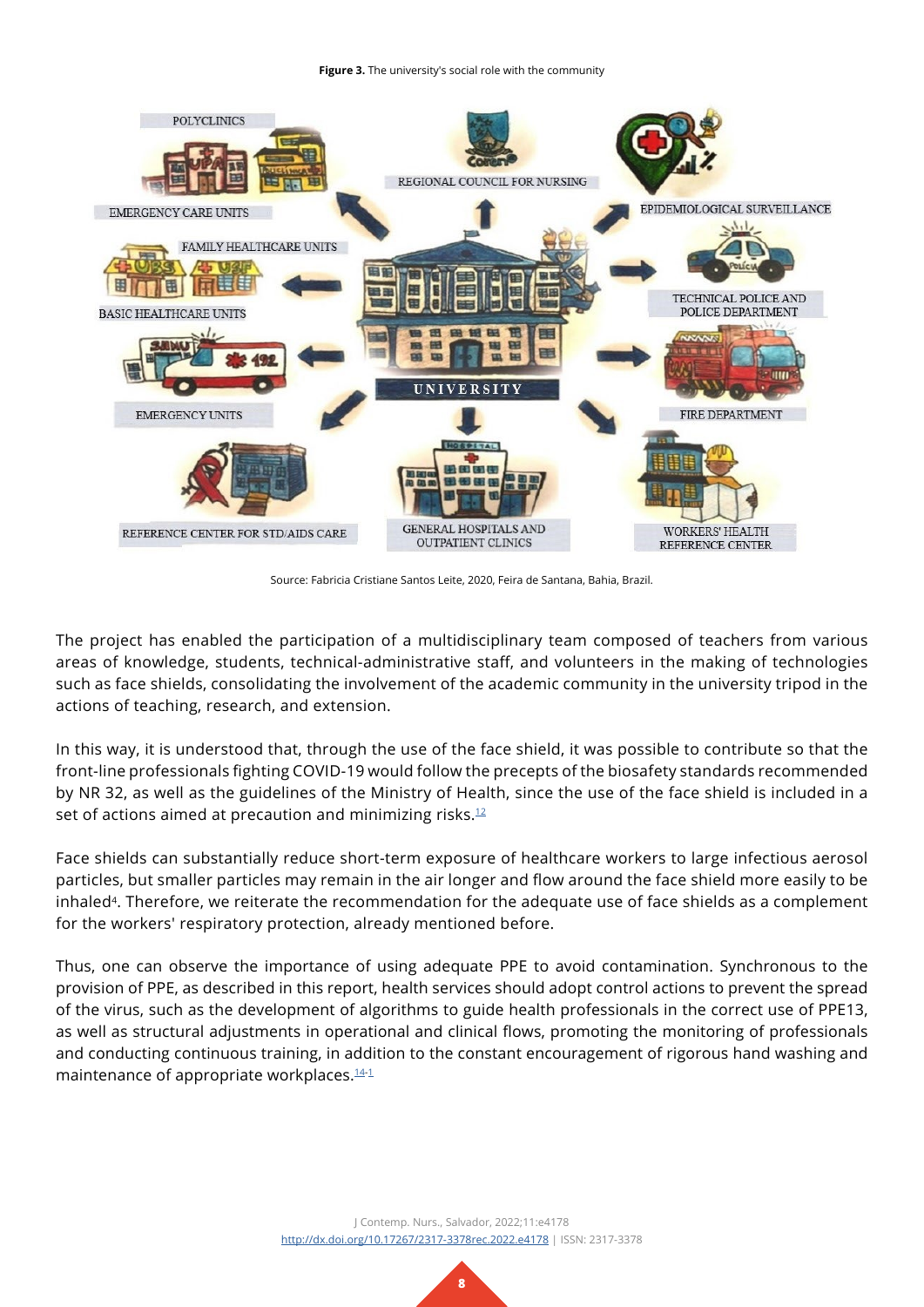### **Final considerations**

The university initiative was the driving force of the project, in which the research activities were initiated to produce new knowledge and improvement of existing technologies. This way it was possible to direct the actions for the production of the face shields, and the prototype of the rod/crown produced by the three-dimensional (3D) printer, and subsequent industrial production, which is customized and reusable, thus benefiting numerous health professionals.

It is understood that all the planned steps were successfully accomplished, and the goal was reached, strengthening the inseparable character between research, teaching, and extension of the university, responding to the demand for protection of workers against the pandemic, collaborating to reduce the spread of the virus among those who worked in the front line of the pandemic.

Thus, considering the shortage of facial shields that occurred during the pandemic of COVID 19, the manufacture of this equipment to overcome the deficit faced in Brazil and in Feira de Santana-Ba, without compromising the safety of health professionals who are on the front line was relevant and motivating, including to arouse the interest of other universities and people to develop solidary and scientifically valid actions for the benefit of the entire population, in this and/or future events, which require harmony, solidarity, and cooperation among all.

#### **Contributions of the authors**

Santana TS, Carvalho ESS, Portela PP and Silva SSB participated in the conception and design of the article, discussion of the results, writing and critical review of its content and approval of the final version. Morais AC, Souza KEP and Marques JAM, Passos SSS participated in the conception and design of the article and in the discussion of the results.

### **Conflict of interest**

No financial, legal, or political conflicts involving third parties (government, private companies and foundations, etc.) have been declared for any aspect of the submitted work (including but not limited to grants and funding, advisory board participation, study design, manuscript preparation, statistical analysis, etc.).

### **References**

<span id="page-8-0"></span>1. Lana RM, Coelho FC, Gomes MFC, Cruz OG, Bastos LS, Villela DAM, et al. The novel coronavirus (SARS-CoV-2) emergency and the role of timely and effective national health surveillance. Cad. Saúde Pública. 2020;36(3):e00019620. [https://doi.](https://www.scielo.br/j/csp/a/sHYgrSsxqKTZNK6rJVpRxQL/?lang=pt) [org/10.1590/0102-311X00019620](https://www.scielo.br/j/csp/a/sHYgrSsxqKTZNK6rJVpRxQL/?lang=pt)

<span id="page-8-1"></span>2. World Health Organization. Prioritizing diseases for research and development in emergency contexts [Internet]. Geneva: WHO; 2020. Available from: [https://www.who.int/activities/](https://www.who.int/activities/prioritizing-diseases-for-research-and-development-in-emergency-contexts) [prioritizing-diseases-for-research-anddevelopment-in-eme](https://www.who.int/activities/prioritizing-diseases-for-research-and-development-in-emergency-contexts) [rgency-contexts](https://www.who.int/activities/prioritizing-diseases-for-research-and-development-in-emergency-contexts)

<span id="page-8-2"></span>3. Ruiyun LI, Sen P, Bin C, Yimeng S, Tao Z, Wan Y, et al. Substantial undocumented infection facilitates the rapid dissemination of novel coronavirus (SARS-CoV2). Science. 2020;368(6490):489-93. [https://doi.org/10.1126/science.abb3221](https://www.science.org/doi/10.1126/science.abb3221)

<span id="page-8-3"></span>4. Perencevich EN, Diekema DJ, Edmond MB. Moving Personal Protective Equipment Into the Community: Face Shields and Containment of COVID-19. JAMA. 2020;323(22):2252–3. [https://doi.](https://jamanetwork.com/journals/jama/fullarticle/2765525) [org/10.1001/jama.2020.7477](https://jamanetwork.com/journals/jama/fullarticle/2765525)

<span id="page-8-4"></span>5. Wu Z, McGoogan JM. Characteristics of and Important Lessons From the Coronavirus Disease 2019 (COVID-19) Outbreak in China: Summary of a Report of 72 314 Cases From the Chinese Center for Disease Control and Prevention. JAMA. 2020;323(13):1239–42. [https://doi.org/10.1001/jama.2020.2648](https://jamanetwork.com/journals/jama/fullarticle/2762130)

<span id="page-8-5"></span>6. Freitas ARR, Napimoga M, Donalisio MR. Assessing the severity of COVID-19. Epidemiol. Serv. Saúde. 2020;29(2):e2020119. [https://doi.org/10.5123/s1679-49742020000200008](https://www.scielo.br/j/ress/a/TzjkrLwNj78YhV4Bkxg69zx/?lang=pt)

<span id="page-8-6"></span>7. COVID-19: protecting health-care workers. Lancet. 2020; 395(10228):922. [https://doi.org/10.1016/S0140-6736\(20\)30644-9](https://www.thelancet.com/journals/lancet/article/PIIS0140-6736(20)30644-9/fulltext)

<span id="page-8-7"></span>8. Prefeitura de Feira de Santana (Brasil), Secretaria Municipal de Saúde. Situação Epidemiológica dos casos da Doença pelo Coronavírus (COVID-19) em Feira de Santana [Internet]. Feira de Santana: Vigilância Epidemiológica; 2020. Available from: [http://www.feiradesantana.ba.gov.br/coronavirus/Boletins/](http://www.feiradesantana.ba.gov.br/coronavirus/Boletins/boletim-16-03.pdf) [boletim-16-03.pdf](http://www.feiradesantana.ba.gov.br/coronavirus/Boletins/boletim-16-03.pdf)

<span id="page-8-8"></span>9. Vedovato TG, Andrade CB, Santos DL, Bitencourt SM, Almeida LP, Sampaio JF. Health workers and COVID-19: flailing working conditions? Rev. bras. saúde ocup. 2021;46:e1. [https://doi.](https://www.scielo.br/j/rbso/a/CHvhLDtkH8WPmSygjHZgzNw/?lang=pt) [org/10.1590/2317-6369000028520](https://www.scielo.br/j/rbso/a/CHvhLDtkH8WPmSygjHZgzNw/?lang=pt)

<span id="page-8-9"></span>10. Tobías PJB, Palma LO, Salvador JM, Benito DS. Methodological proposal for the improvement of students learning process through the use of 3D printers as an educational resource in project-based learning. Psicol. Conoc. 2018;8(1)139-66. [http://](https://revista.psico.edu.uy/index.php/revpsicologia/article/view/419/354) [dx.doi.org/10.26864/pcs.v8.n1.8](https://revista.psico.edu.uy/index.php/revpsicologia/article/view/419/354)

<span id="page-8-10"></span>11. Boll LFC, Rodrigues GO, Rodrigues CA, Bertollo FL, Irigoyen, MC, Goldmeier S. Using a 3D printer in cardiac valve surgery: a systematic review. Rev. Assoc. Med. Bras. 2019;65(6):818-24. [https://doi.org/10.1590/1806-9282.65.6.818](https://www.scielo.br/j/ramb/a/cw4LsLHT7Lc5B7FGgQtDXCD/?lang=en)

J Contemp. Nurs., Salvador, 2022;11:e4178 [http://dx.doi.org/](http://dx.doi.org/10.17267/2317-3378rec.2022.e3942)10.17267/2317-3378rec.2022.e4178 | ISSN: 2317-3378